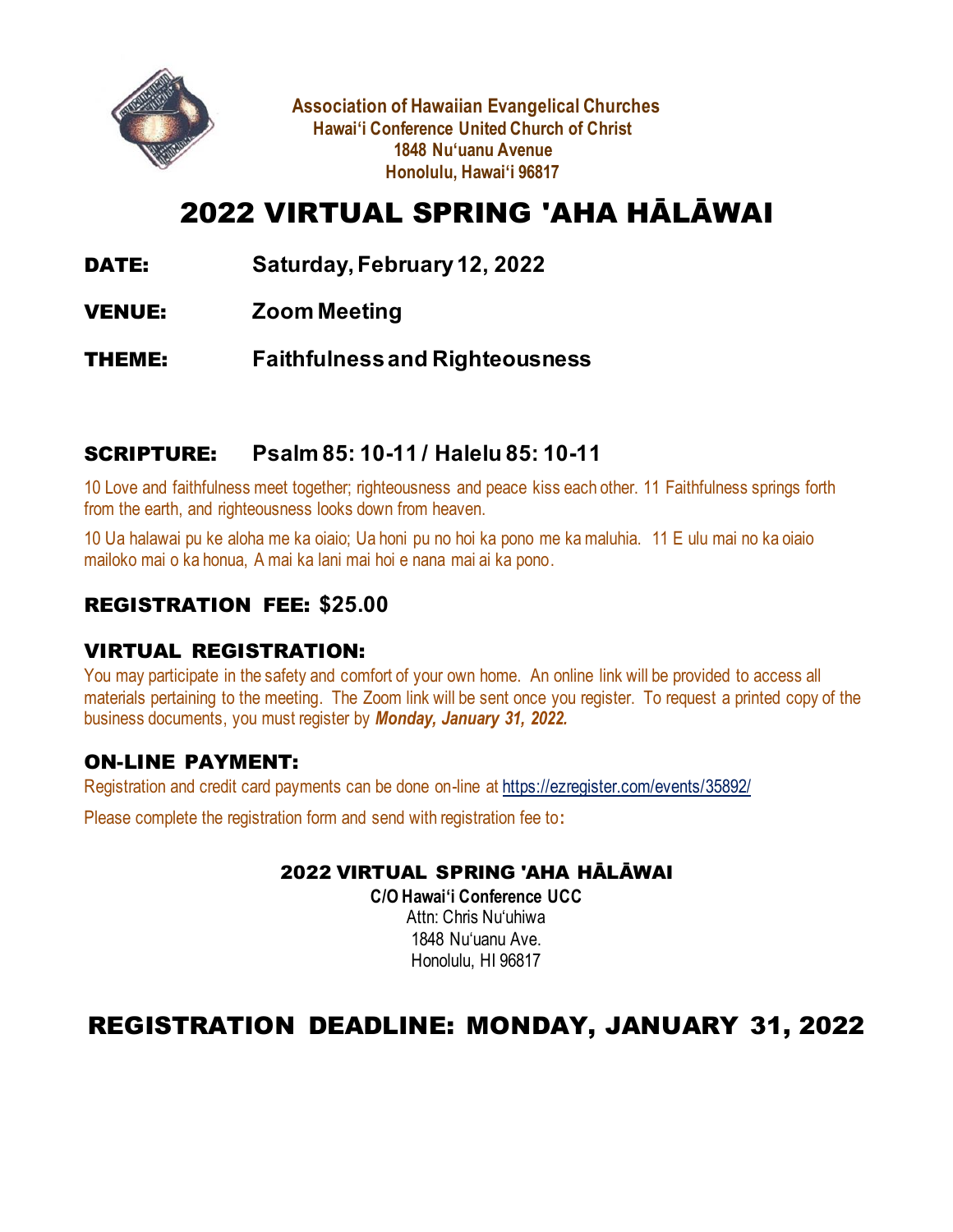# 2022 SPRING VIRTUAL 'AHA HĀLĀWAI FEBRUARY12, 2022

#### TENTATIVE SCHEDULE (SUBJECT TO CHANGE)

#### SATURDAY, FEBURARY 12, 2022

- 8:00 8:15 A.M. Sign In
- 8:15 9:00 A.M. Opening Worship
- 9:00 10:15 A.M. Membership Meeting Call to Order
- 10:15 10:30 A.M. Break
- 10:30 12:00 P.M. Membership Meeting Reconvenes
- 12:00 12:45 P.M. Lunch Break
- 12:45 2:00 P.M. Membership Meeting Reconvenes
- 2:00 2:30 P.M. Hoike & Closing